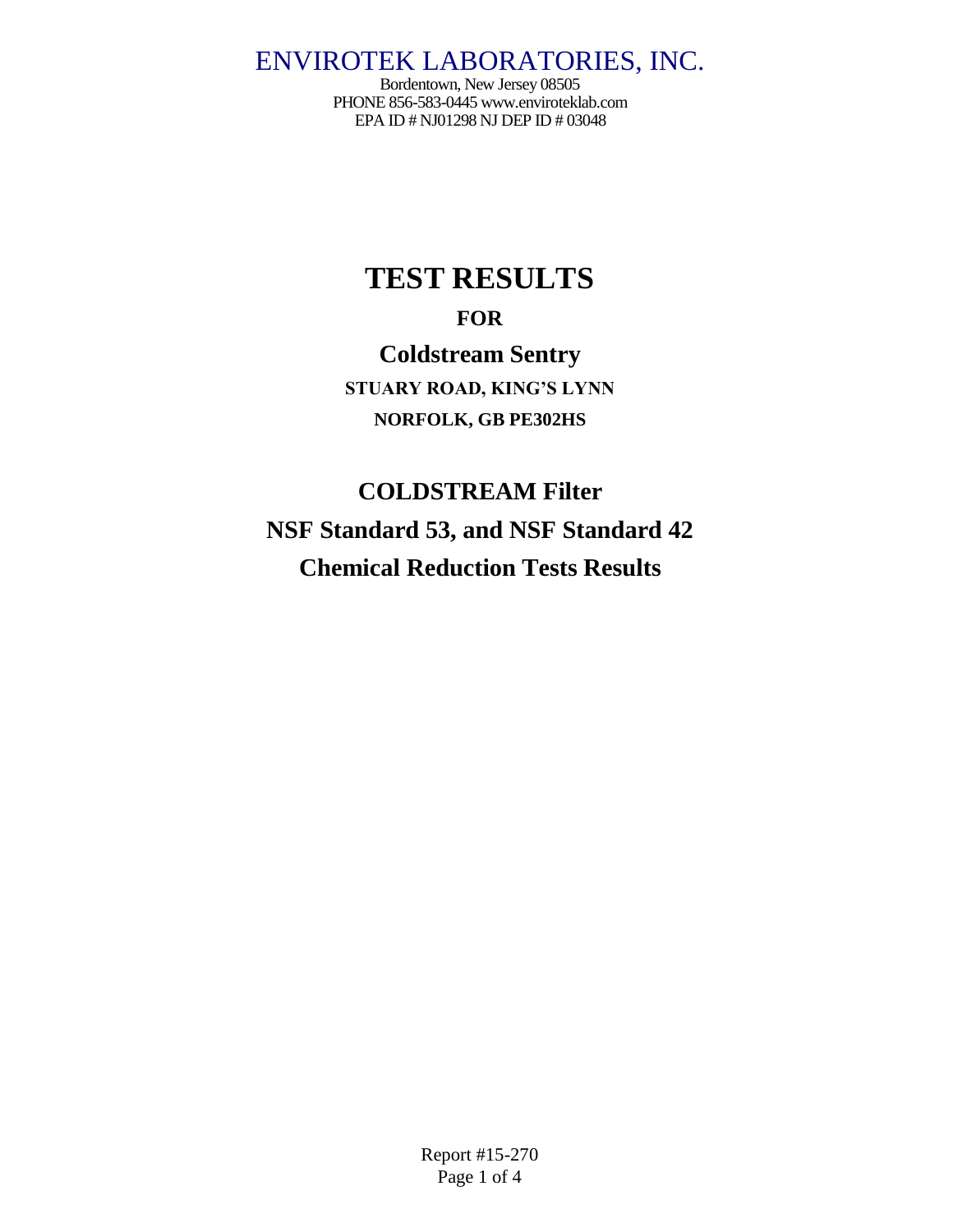Bordentown, New Jersey 08505 PHONE 856-583-044[5 www.enviroteklab.com](http://www.enviroteklab.com/) EPA ID # NJ01298 NJ DEP ID # 03048

### **COLDSTREAM FILTER WATER TEST REPORT**

Report # 15-270 Report Date: 11/05/2015

| <b>Drinking Water Contaminant Tested</b> | <b>Influent Water</b> | Filter Effluent @ 750 gallons | $\frac{0}{0}$    |  |  |  |
|------------------------------------------|-----------------------|-------------------------------|------------------|--|--|--|
|                                          | Concentration in µg/L | Concentration in µg/L         | <b>Reduction</b> |  |  |  |
| Volatile Organic Contaminants µg/L       |                       |                               |                  |  |  |  |
| Dichlorodifluoromethane                  | 79.2                  | $\overline{0.1}$ µg/L         | >99.9            |  |  |  |
| Chloromethane                            | 80.1                  | $<$ 0.1 µg/L                  | >99.9            |  |  |  |
| Vinylchloride                            | 79.5                  | $< 0.1 \mu g/L$               | >99.9            |  |  |  |
| Bromomethane                             | 81.1                  | $<$ 0.1 µg/L                  | >99.9            |  |  |  |
| Chloroethane                             | 81.0                  | $< 0.1 \mu g/L$               | >99.9            |  |  |  |
| Trichlorofluoromethane                   | 80.5                  | $<$ 0.1 µg/L                  | >99.9            |  |  |  |
| 1,1-Dichloroethene                       | 80.2                  | $<$ 0.1 µg/L                  | >99.9            |  |  |  |
| Methylene Chloride                       | 80.1                  | $\sqrt{0.1 \mu g/L}$          | >99.9            |  |  |  |
| trans-1,2-Dichloroehene                  | 80.1                  | $<$ 0.1 µg/L                  | >99.9            |  |  |  |
| <b>MTBE</b>                              | 80.3                  | $<$ 0.1 µg/L                  | >99.9            |  |  |  |
| 1,1-Dichlorethane                        | 80.0                  | $< 0.1 \mu g/L$               | >99.9            |  |  |  |
| cis-1,2-Dichloroethene                   | 169.5                 | $< 0.1 \mu g/L$               | >99.9            |  |  |  |
| 2,2-Dichloropropane                      | 80.5                  | $< 0.1 \mu g/L$               | >99.9            |  |  |  |
| Bromochloromethane                       | 80.0                  | $< 0.1 \mu g/L$               | >99.9            |  |  |  |
| Chloroform                               | 81.2                  | $< 0.1 \mu g/L$               | >99.9            |  |  |  |
| Carbon Tetrachloride                     | 81.0                  | $< 0.1 \mu g/L$               | >99.9            |  |  |  |
| 1,1,1-Trichloroethane                    | 81.2                  | $\sqrt{0.1 \mu g/L}$          | >99.9            |  |  |  |
| 1,1-Dichloropropene                      | 80.5                  | $< 0.1 \mu g/L$               | >99.9            |  |  |  |
| Benzene                                  | 80.6                  | $< 0.1 \mu g/L$               | >99.9            |  |  |  |
| 1.2-Dichloroethane                       | 80.4                  | $<$ 0.1 µg/L                  | >99.9            |  |  |  |
| Trichloroethene                          | 178.5                 | $<$ 0.1 µg/L                  | >99.9            |  |  |  |
| Dibromomethane                           | 80.8                  | $<$ 0.1 µg/L                  | >99.9            |  |  |  |
| 1,2-Dichloropropane                      | 80.2                  | $< 0.1 \mu g/L$               | >99.9            |  |  |  |
| Bromodichloromethane                     | 80.5                  | $< 0.1 \mu g/L$               | >99.9            |  |  |  |
| cis-1,3-Dichloropropene                  | 49.1                  | $< 0.1 \mu g/L$               | >99.9            |  |  |  |
| Toluene                                  | 80.4                  | $<$ 0.1 µg/L                  | >99.9            |  |  |  |
| trans-1,3-Dichloropropene                | 80.0                  | $< 0.1 \mu g/L$               | >99.9            |  |  |  |
| Tetrachloroethene                        | 80.1                  | $<$ 0.1 µg/L                  | >99.9            |  |  |  |
| 1,1,2-Trichloroethane                    | 149.2                 | $\sqrt{0.1 \mu g/L}$          | >99.9            |  |  |  |
| Chlorodibromomethane                     | 80.2                  | $<$ 0.1 µg/L                  | >99.9            |  |  |  |
| 1,3-Dichloropropane                      | 80.5                  | $\overline{<}0.1$ µg/L        | >99.9            |  |  |  |
| Ethylbenzene                             | 81.2                  | $<$ 0.1 µg/L                  | >99.9            |  |  |  |
| Chlorobenzene                            | 80.6                  | $< 0.1 \mu g/L$               | >99.9            |  |  |  |
| 1,1,1,2-Tetrachloroethane                | 80.1                  | $<$ 0.1 µg/L                  | >99.9            |  |  |  |
| m-Xylene                                 | 81.1                  | $<$ 0.1 µg/L                  | >99.9            |  |  |  |
| o-Xylene                                 | 81.1                  | $< 0.1 \mu g/L$               | >99.9            |  |  |  |
| Styrene                                  | 81.0                  | $<$ 0.1 µg/L                  | >99.9            |  |  |  |
| <b>Bromoform</b>                         | 80.9                  | $\sqrt{0.1 \mu g/L}$          | >99.9            |  |  |  |
| Isopropylbenzene                         | 80.2                  | $< 0.1 \mu g/L$               | >99.9            |  |  |  |
| n-Propylbenzene                          | 80.3                  | $<$ 0.1 µg/L                  | >99.9            |  |  |  |
| Bromobenzene                             | 80.9                  | $<$ 0.1 µg/L                  | >99.9            |  |  |  |
| 1,1,2,2-Tetrachloroethane                | 81.1                  | $\sqrt{0.1 \mu g/L}$          | >99.9            |  |  |  |
| 1,3,5-Trimethylbenzene                   | 80.9                  | $<$ 0.1 µg/L                  | >99.9            |  |  |  |
| 2-Chlorotoluene                          | 80.5                  | $<$ 0.1 µg/L                  | >99.9            |  |  |  |
| 1,2,3-Trichloropropane                   | 80.1                  | $< 0.1 \mu g/L$               | >99.9            |  |  |  |
| 4-Chlorotoluene                          | 80.3                  | $< 0.1 \mu g/L$               | >99.9            |  |  |  |
| tert-Butylbenzene                        | 80.1                  | $<0.1 \mu g/L$                | >99.9            |  |  |  |
| 1,2,4-Trimethylbenzene                   | 79.4                  | $< 0.1 \mu g/L$               | >99.9            |  |  |  |
| sec-Butylbenzene                         | 79.1                  | $< 0.1 \mu g/L$               | >99.9            |  |  |  |
| 4-Isopropyltoluene                       | 80.5                  | $< 0.1 \mu g/L$               | >99.9            |  |  |  |
| 1,3-Dichlorobenzene                      | 80.4                  | $< 0.1 \mu g/L$               | >99.9            |  |  |  |
| 1,4-Dichlorobenzene                      | 39.1                  | $<0.1 \mu g/L$                | >99.9            |  |  |  |
| n-Butylbenzene                           | 80.5                  | $<$ 0.1 µg/L                  | >99.9            |  |  |  |
| 1.2-Dichlorobenzene                      | 80.3                  | $< 0.1 \mu g/L$               | >99.9            |  |  |  |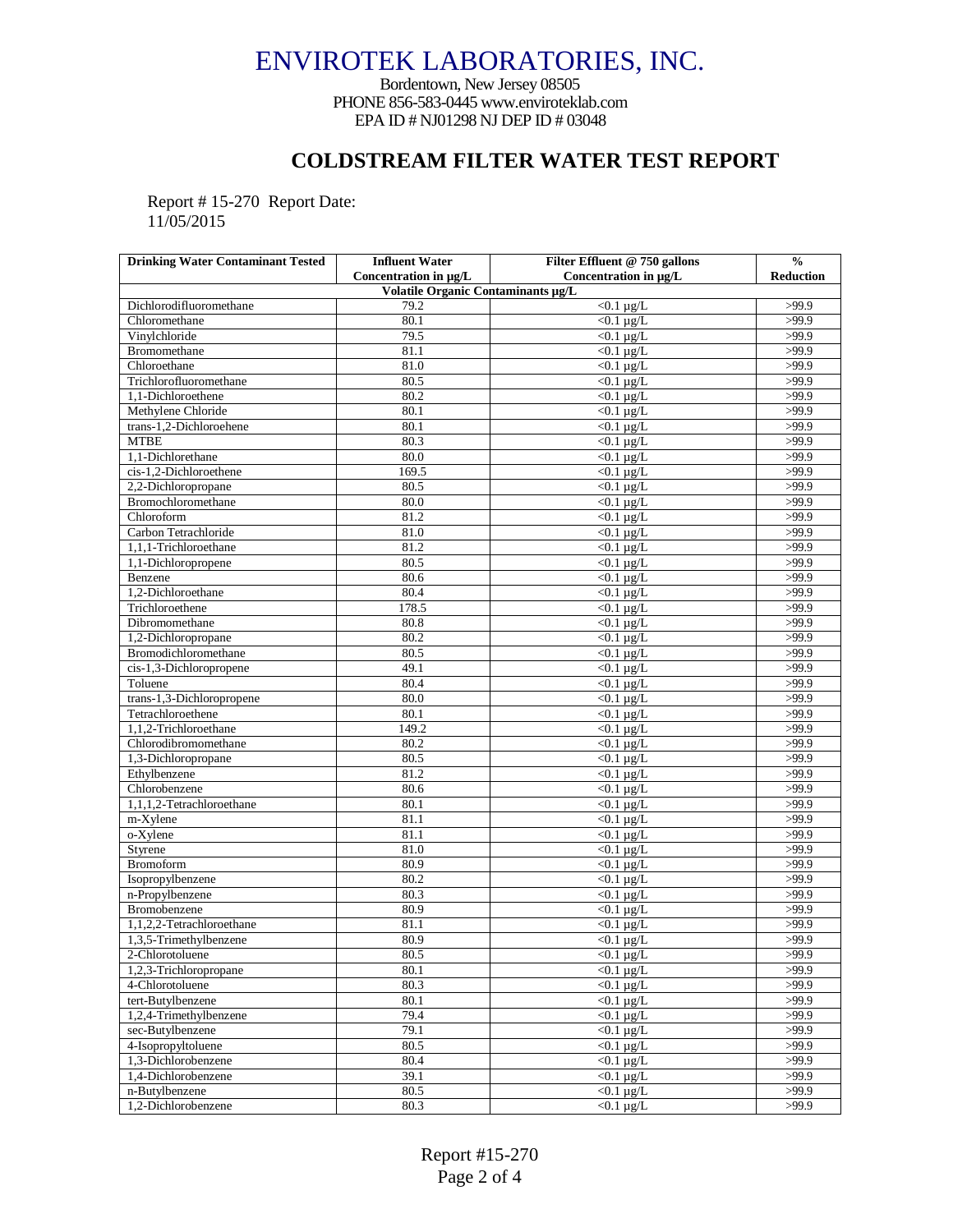#### Bordentown, New Jersey 08505 PHONE 856-583-044[5 www.enviroteklab.com](http://www.enviroteklab.com/) EPA ID # NJ01298 NJ DEP ID # 03048

| <b>Drinking Water Contaminant Tested</b> | <b>Influent Water</b>              | Filter Effluent @ 750 gallons            | $\frac{0}{0}$    |
|------------------------------------------|------------------------------------|------------------------------------------|------------------|
|                                          | Concentration in µg/L              | Concentration in µg/L                    | <b>Reduction</b> |
|                                          | Volatile Organic Contaminants µg/L |                                          |                  |
| Hexachlorobutadiene                      | 44.5                               | $<$ 0.1 µg/L                             | >99.9            |
| 1,2,4-Trichlorobenzene                   | 159.8<br>80.2                      | $<$ 0.1 µg/L<br>$\overline{0.1 \mu g/L}$ | >99.9            |
| Naphthalene<br>1,2,3-Trichlorobenzene    | 80.5                               | $<$ 0.1 µg/L                             | >99.9<br>>99.9   |
|                                          | Heavy Metal Contaminants µg/L      |                                          |                  |
| Aluminum                                 | 230                                | $34 \mu g/L$                             | 85.2             |
| Antimony                                 | 6.0                                | $<$ 0.5 µg/L                             | >99.9            |
| Arsenic                                  | 302                                | $<$ 0.5 µg/L                             | >99.9            |
| Beryllium                                | 48.0                               | $<$ 0.5 µg/L                             | >99.9            |
| <b>Bismuth</b>                           | 50.1                               | $<$ 0.5 µg/L                             | >99.9            |
| Cadmium                                  | 30.0                               | $29 \mu g/L$                             | $<1.0$           |
| Chromium                                 | 298                                | $<$ 0.5 µg/L                             | >99.9            |
| Copper                                   | 3020                               | 139 μg/L                                 | 95.4             |
| Iron                                     | 3030                               | 85.0 µg/L                                | 97.2             |
| Lead                                     | 148                                | $10 \mu g/L$                             | 93.2             |
| Manganese                                | 1030                               | $42.0 \mu g/L$                           | 96.1             |
| Mercury                                  | 6.0                                | $<$ 0.5 µg/L                             | >99.9            |
| Nickel                                   | 102                                | 85.0 µg/L                                | 16.7             |
| Selenium                                 | 106                                | $<$ 0.5 µg/L                             | >99.9            |
| Zinc                                     | 200                                | $180 \mu g/L$                            | 10.0             |
|                                          | Pesticide Contaminants µg/L        |                                          |                  |
| $4,4'$ -DDD                              | 50.2                               | $<$ 0.1 µg/L                             | >99.9            |
| $4,4$ <sup>-</sup> -DDE                  | $\overline{50.5}$                  | $< 0.1 \mu g/L$                          | >99.9            |
| $4,4'$ -DDT                              | 50.6                               | $<$ 0.1 µg/L                             | >99.9            |
| Alachlor<br>Aldrin                       | 39.1<br>51.5                       | $<$ 0.1 µg/L<br>$< 0.1 \mu g/L$          | >99.9<br>>99.9   |
| Alpha-BHC                                | 49.1                               | $<$ 0.1 µg/L                             | >99.9            |
| Ametryn                                  | 50.0                               | $< 0.1 \mu g/L$                          | >99.9            |
| Atraton                                  | 51.2                               | $<$ 0.1 µg/L                             | >99.9            |
| Atrazine                                 | 10.2                               | $<$ 0.1 µg/L                             | >99.9            |
| Beta-BHC                                 | 50.5                               | $< 0.1 \mu g/L$                          | >99.9            |
| <b>Bromacil</b>                          | 50.5                               | $< 0.1 \mu g/L$                          | >99.9            |
| Carbofuran                               | 80.2                               | $<$ 0.1 µg/L                             | >99.9            |
| Chlordane                                | 40.2                               | $<$ 0.1 µg/L                             | >99.9            |
| Chlorneb                                 | 51.0                               | $< 0.1 \mu g/L$                          | >99.9            |
| Chlorobenzilate                          | 50.2                               | $<$ 0.1 µg/L                             | >99.9            |
| Chlorothalonil                           | 50.2                               | $<$ 0.1 µg/L                             | >99.9            |
| Chlorprophane                            | 49.9                               | $<$ 0.1 µg/L                             | >99.9            |
| Chlorpyrifos                             | 50.8                               | $<$ 0.1 µg/L                             | >99.9            |
| Cyanizene                                | 51.1                               | $< 0.1 \mu g/L$                          | >99.9            |
| Delta-BHC                                | 50.9                               | $<$ 0.1 µg/L                             | >99.9            |
| Dichlorvos                               | 51.1                               | $< 0.1 \mu g/L$                          | >99.9            |
| Dieldrin                                 | 52.2                               | $<$ 0.1 µg/L                             | >99.9            |
| Diphenamid                               | 51.2                               | $< 0.1 \mu g/L$                          | >99.9            |
| Disulfoton                               | 50.8                               | $<0.1 \mu g/L$                           | >99.9            |
| Endosulfan Sulfate                       | 51.0                               | $<0.1 \mu g/L$<br>$< 0.1 \mu g/L$        | >99.9            |
| Endrin<br>Endrin Aldehide                | 6.1<br>49.5                        | $< 0.1 \mu g/L$                          | >99.9<br>>99.9   |
| <b>Endrin Ketone</b>                     | 50.2                               | $<0.1 \mu g/L$                           | >99.9            |
| Endusulfan I                             | 50.6                               | $<0.1 \mu g/L$                           | >99.9            |
| Endusulfan II                            | 52.3                               | $< 0.1 \mu g/L$                          | >99.9            |
| Ethoprop                                 | 51.4                               | $<$ 0.1 µg/L                             | >99.9            |
| Fenamiphos                               | 50.8                               | $< 0.1 \mu g/L$                          | >99.9            |
| Fenarimol                                | 50.6                               | $<0.1 \mu g/L$                           | >99.9            |
| Fluoridone                               | 50.8                               | $< 0.1 \mu g/L$                          | >99.9            |
| Gamma-BHC (Lindane)                      | 2.0                                | $<0.1 \mu g/L$                           | >99.9            |
| Heptachlor                               | 80.2                               | $< 0.1 \mu g/L$                          | >99.9            |
| Heptachlor Epoxide                       | 4.1                                | $<$ 0.1 µg/L                             | >99.9            |
| Methoxychlor                             | 124                                | $<0.1 \mu g/L$                           | >99.9            |
| Molinate                                 | 50.1                               | $<0.1 \mu g/L$                           | >99.9            |
| PCB's                                    | 10.2                               | $<0.1 \mu g/L$                           | >99.9            |
| Prometron                                | $50.5\,$                           | $< 0.1 \mu g/L$                          | >99.9            |